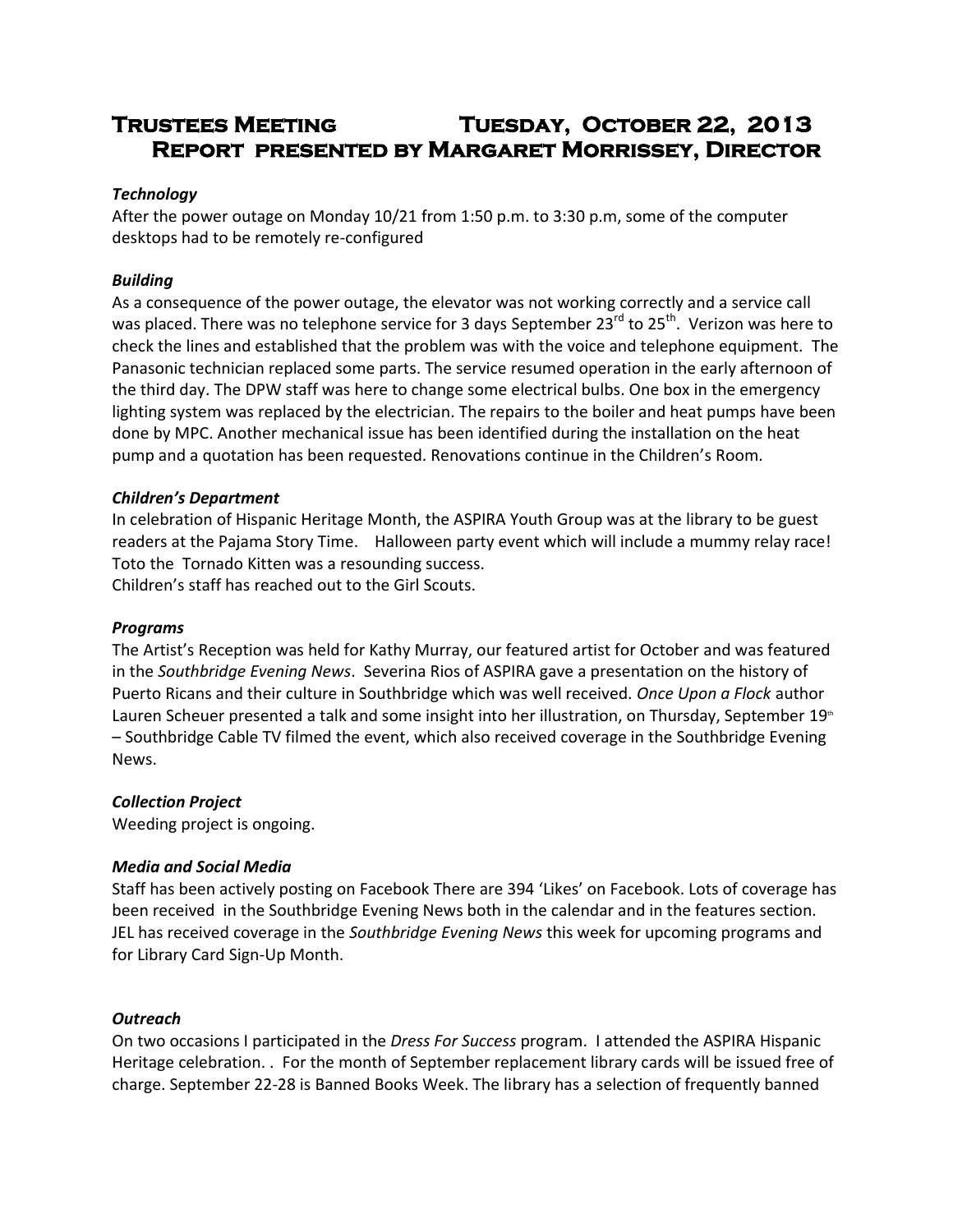and challenged books on display and available for checkout. For more information visit [www.bannedbooksweek.org.](http://www.bannedbooksweek.org/)

## *Grant- Southbridge Cultural Council*

Fifteen letters of support were submitted on behalf of the performers who are interested in presenting programs at JEL.

## *Meetings*

Meetings attended this week:

- smith & jones presentation to the marketing sub-committee of Literacy Volunteers
- annual meeting of the Community Health Network Area5 (CHNA5) in Webster
- area library directors met in Charlton
- User Council meeting for the C/WMARS network.

# *Professional Meetings at JEL*

The library hosted a children's roundtable on the theme of community collaboration, convened by the MA Board of Library Commissioners. Presentations were made by the USS Constitution Museum and the Boston Children's Museum. Both museums talked about different initiatives they are doing with early literacy and we received a donated 'kindergarten kit'.

# *Policy*

The professional staff has worked with Trustee Robin Weber on the Safe Child Act and have a proposed policy to present to the board today for a vote.

# *FOJEL*

The Chess program during the winter vacation will be sponsored by the Friends.

# *Gift*

The library was presented with a gift of a limited edition (#16/100) print "Bhumisparsha" by Michelle DeMarco from the Opacum Land Trust.

# *Staff*

Staff attended a workshop on assisting patrons with using the UI online system to apply for Unemployment Insurance on Thursday, September 26<sup>th</sup>. The Town is offering staff an opportunity to take a 7-week class in Spanish language and cultural awareness, to assist employees in their customer service to the community. The Adult Services Librarian, Town Manager, HR specialist and I, conducted five interviews for the Circulation Supervisor S-7 position. The Children's Librarian attended the Boston Teen Author Festival at the Cambridge Public Library. I conducted some evaluations on staff in the department. I met with the Town Manager for my own annual evaluation.

## *State Aid*

The financial report for State Aid has been submitted. Due to a technical error at C/WMARS with the statistical count, all the central and western Massachusetts libraries have had some adjustments on their statistics in the ARIS report.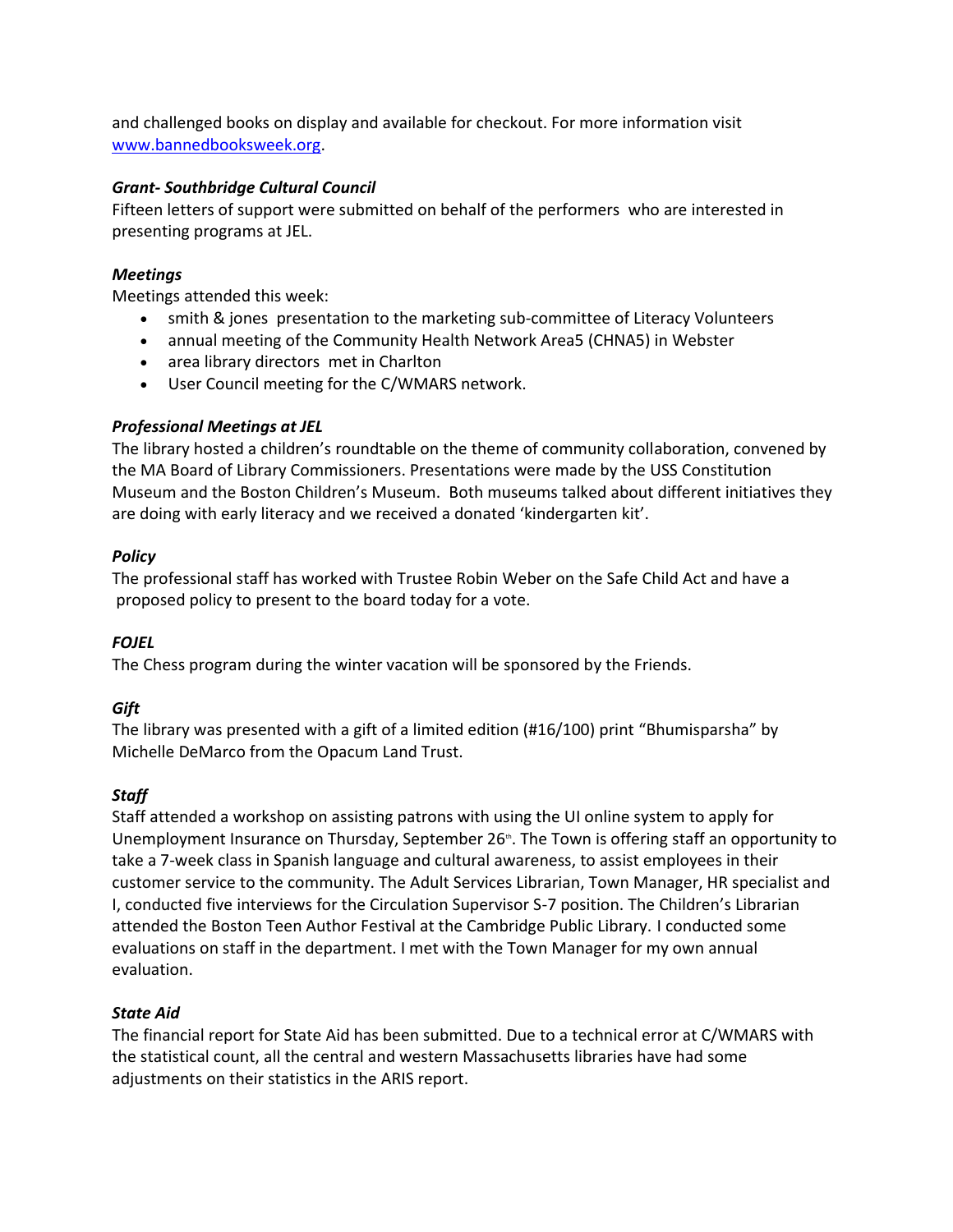## *100th Anniversary of JEL*

Met with some of the trustees to flesh out the programming and schedule for the  $100<sup>th</sup>$ celebrations. Patrick J Noonan has submitted 123 photographs as part of the photographic project for the 100<sup>th</sup> year celebration. The purpose of these pictures is to capture the essence of Jacob Edwards Library today and have some images available for the historical narrative. First draft of the History of the Jacob Edwards Library has been submitted by Alan Earls and I have read it thoroughly and provided some feedback. I liaised with Katherine Mrazik on the logo design. Katie has produced some final copies for the Trustees to view and approve.

## *Annual Reports/Digital Commonwealth*

Project is being prepared by Spencer Curry to hand off to the HR Specialist who will be responsible the annual reports for the town. The archive copies of the report at still at Boston Public Library being digitized.

#### *Incident*

During a walk through, the police officer observed a patron viewing sexually explicit material. The patron was asked to leave the library, as it is in violation of our Internet Policy. A Trespass Notice was served by the police. A letter accompanied by the recently delivered notice, torn in shreds was sent to the Director. I had a meeting with the Town Manager and Chief of Police to discuss. The recommendation was that staff should call the police immediately if the subject of the Trespass Notice comes to the library. This message was communicated to all staff.

#### *Closing*

The library will be closed on November 11th

| Month of October<br>Exhibit | Kathy Murray printmaker   |               | Main Hall  |
|-----------------------------|---------------------------|---------------|------------|
| Monday 28                   | Halloween crafts with     | $6:30 p.m. -$ | Children's |
|                             | <b>UConn APO Students</b> | 7:30 p.m.     | Room       |
| Tuesday                     | Knitting with Sonya       | 10:30 a.m.    | Reading    |
| 22,29                       |                           | $-12:30$      | Room       |
|                             |                           | p.m.          |            |
| Tuesday                     | Anime for Teens           | $3:10 p.m. -$ | Pioppi     |
| 22,29                       |                           | 4:30 p.m.     | Room       |
| Tuesday 22                  | <b>Trustees Meeting</b>   | 12 noon       | Mills Room |
| Wednesday                   | <b>Crafty Wednesdays</b>  | All day $-$   | Children's |
| 23,30                       |                           | drop in       | Room       |
| Wednesday                   | Super Kids                | $10:30$ a.m.  | Children's |
| 23,30                       |                           | $-11:30$      | Room       |
|                             |                           | a.m.          |            |
| Thursday                    | Lego Club                 | $3 p.m. -$    | Children's |
| 24,31                       |                           | 4:30 p.m.     | Room       |
| Thursday 24                 | Out and About in the      | 6:30 p.m. $-$ | Reading    |
|                             | <b>Quabbin with Peter</b> | 7:30 p.m.     | Room       |
|                             | Baldracchi                |               |            |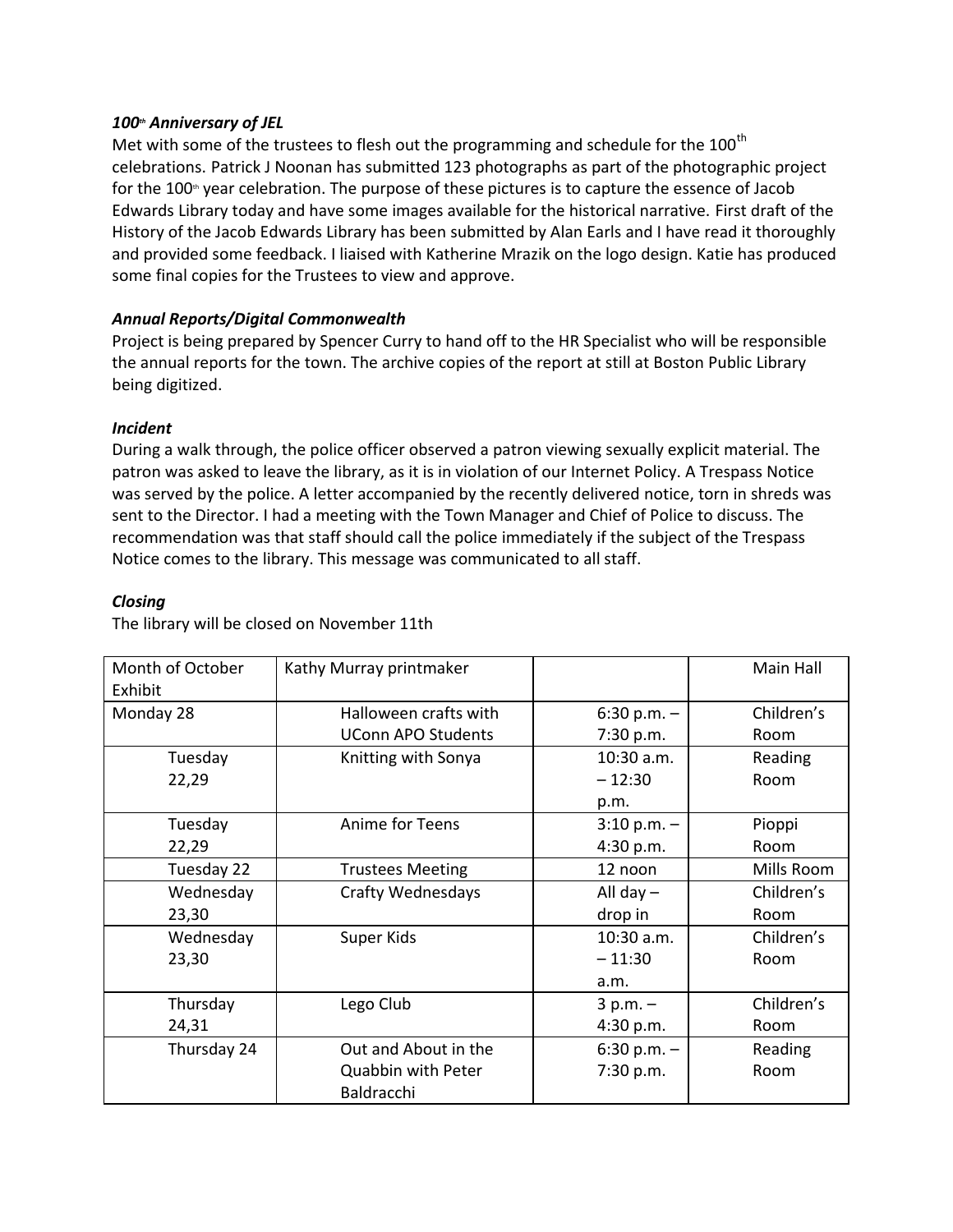| Thursday 31 | Murder in Wellsley with | $6:30 p.m. -$ | Reading    |
|-------------|-------------------------|---------------|------------|
|             | Tom Farmer and Marty    | 7:30 p.m.     | Room       |
|             | Foley                   |               |            |
| Thursday 31 | Movie for Teens         | 3:30 p.m.     | Pioppi     |
|             | <b>Warm Bodies</b>      |               | Room       |
| Friday 27   | <b>Baby Time</b>        | $10:30$ a.m.  | Children's |
|             |                         |               | Room       |

# Funded by \*Friends of JEL #Southbridge Cultural Council

| Month of<br>November<br>Exhibit |                                               |                                | Main Hall          |
|---------------------------------|-----------------------------------------------|--------------------------------|--------------------|
| Monday 4                        | Mystery Book Club:                            | 6:30 p.m.<br>$-7:30$<br>p.m.   | Reading<br>Room    |
| Monday 14                       | Library Closed in<br>honor of Columbus<br>Day |                                |                    |
| Monday<br>4, 11, 18, 25         | Pajama Storytime                              | 6:30 p.m.<br>$-7:30$<br>p.m.   | Children's<br>Room |
| Tuesday<br>5,12,19,26           | Knitting with Sonya                           | 10:30 a.m.<br>$-12:30$<br>p.m. | Reading<br>Room    |
| Tuesday<br>5,12,19,26           | Anime for Teens                               | 3:10 p.m.<br>$-4:30$<br>p.m.   | Pioppi<br>Room     |
| Tuesday<br>5,12,19,26           | <b>Trustees Meeting</b>                       | 12 noon                        | Mills Room         |
| Wednesday<br>6,13,20,27         | Crafty Wednesdays                             | All day $-$<br>drop in         | Children's<br>Room |
| Wednesday<br>6,13,20,27         | Super Kids                                    | 10:30 a.m.<br>$-11:30$<br>a.m. | Children's<br>Room |
| Wednesday 16                    | Lunchtime Tech-<br>The Catalog                | $12$ noon $-$<br>1 p.m.        | Pioppi<br>Room     |
| Thursday<br>3, 10, 17, 24, 31   | Lego Club                                     | $3 p.m. -$<br>4:30 p.m.        | Children's<br>Room |
| Thursday 7                      | Artist Reception*                             | 6:30 p.m.<br>$-7:30$           | Main Hall          |